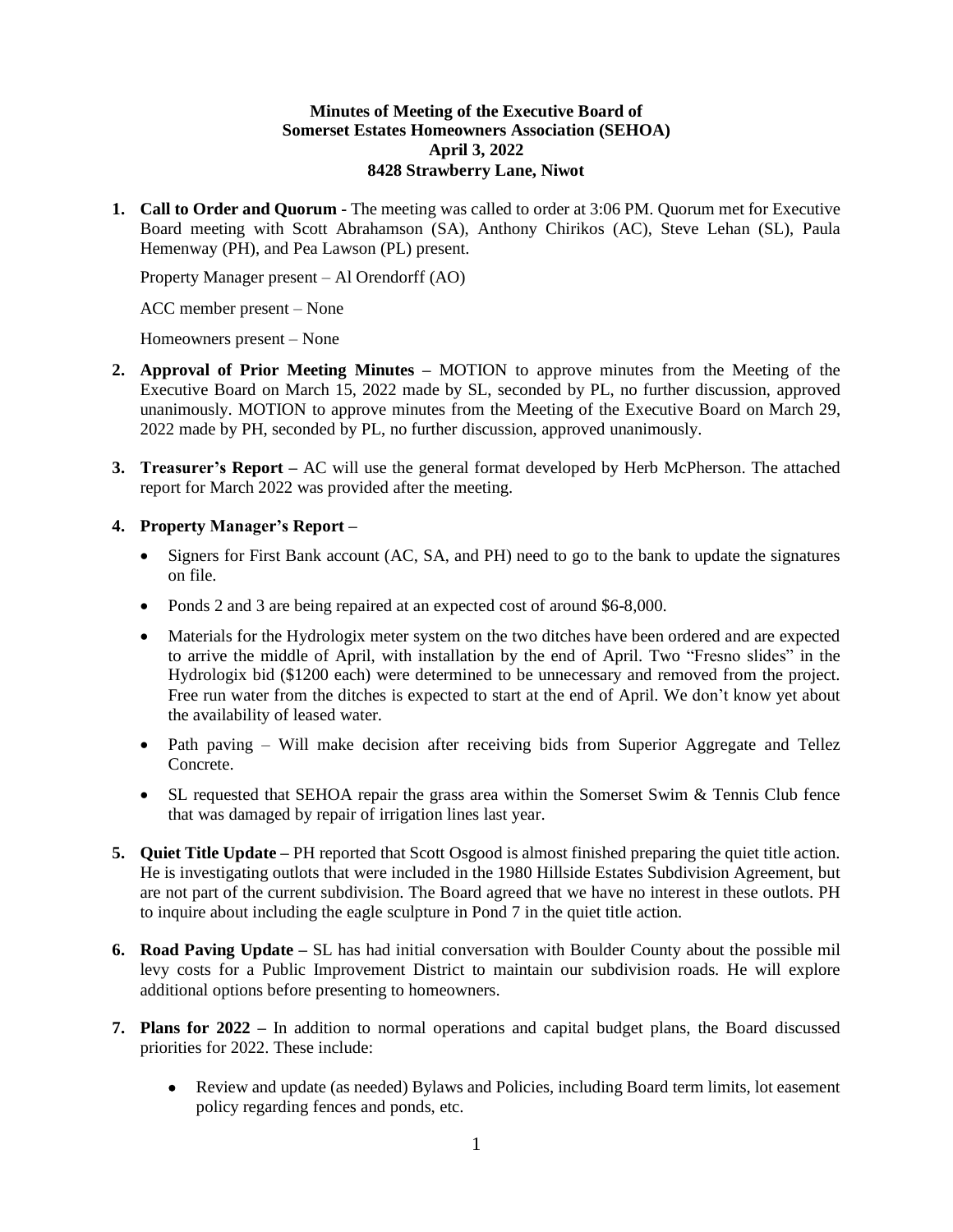- Provide wildfire mitigation information to homeowners and review HOA preparedness.
- Consider additional dog stations.
- Consider additional amenities, e.g., for children.
- Consider easement for path to Legend Ridge. PH will contact the Legend Ridge HOA President about granting Boulder County an easement to connect the Niwot Loop Trail from Somerset Dr. into Legend Ridge.
- **8. Other Business** Now that the agreement with SHOA regarding water shares is complete, SA will discuss with John Ryan whether the Water Committee should become a Water Consumption Committee, as well as his interest in continuing to participate.

## **9. Member Open Forum** – None

**10. Next meeting –** Executive Board meeting on Tuesday, May 17, 2022 at 6:30 PM. Location and format TBD.

**11. Adjourn -** The meeting adjourned at 5:17 PM.

Paula Hemenway

Paula Hemenway, Secretary April 18, 2022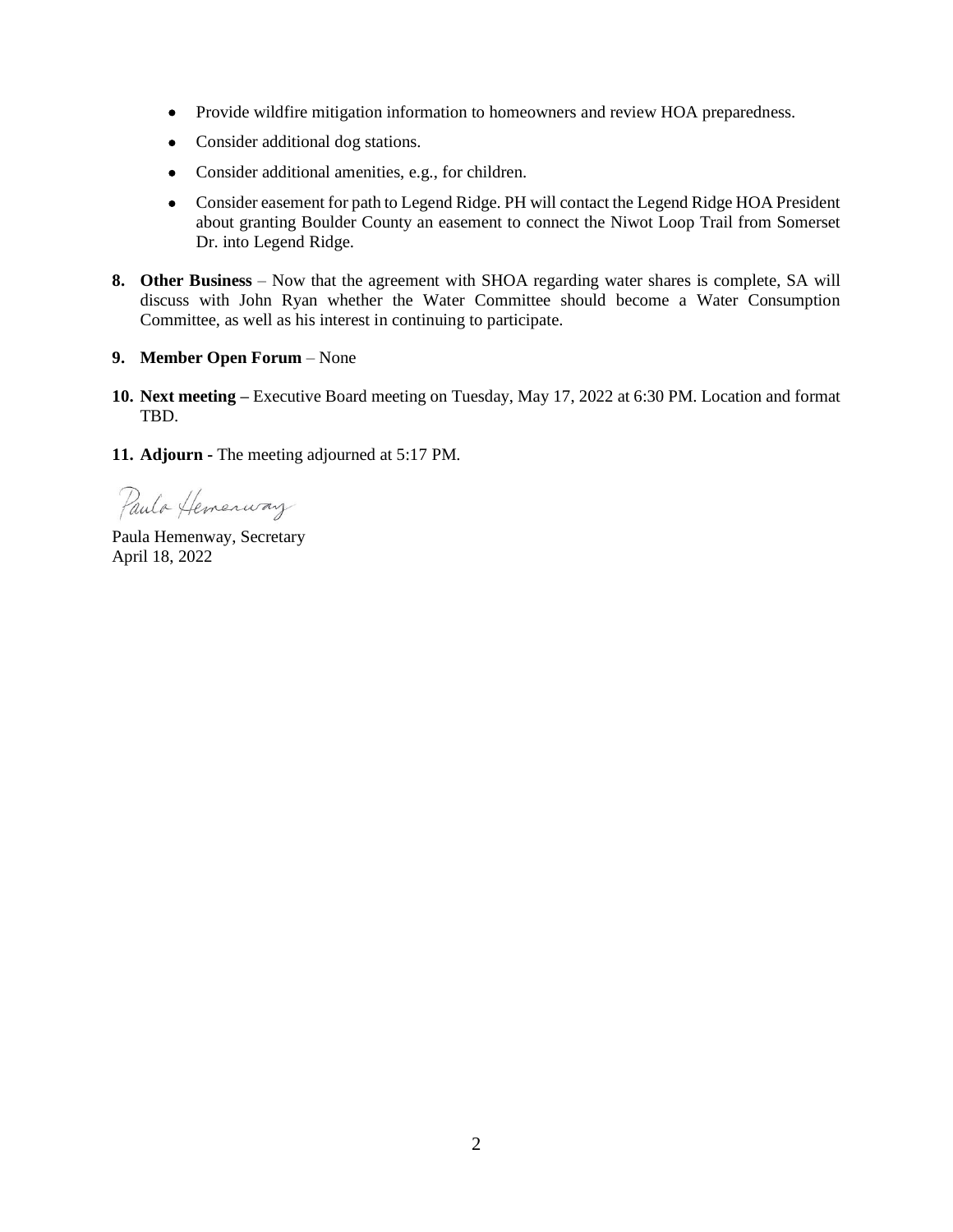| Somerset Estates Homeowners Association - Treasurer's Report   |                                    |                      |                    |
|----------------------------------------------------------------|------------------------------------|----------------------|--------------------|
| <b>Operating and Reserve Fund(s)</b>                           |                                    |                      |                    |
| <b>Balance Sheet and Summary Income Statement</b>              |                                    |                      |                    |
| <b>MARCH 2022</b>                                              |                                    |                      |                    |
| <b>BALANCE SHEET</b>                                           |                                    |                      |                    |
| As Of March 31, 2022                                           |                                    |                      |                    |
|                                                                | <b>Operating Fund</b>              | <b>Reserve Fund</b>  | <b>Total</b>       |
| <b>ASSETS</b>                                                  |                                    |                      |                    |
| <b>Operating/Checking Account</b>                              |                                    |                      |                    |
| FirstBank                                                      | \$<br>90,231                       | \$<br>$\blacksquare$ | \$90,231           |
|                                                                |                                    |                      |                    |
| <b>Investment/Reserve Account</b>                              |                                    |                      |                    |
| Capital One                                                    | \$                                 | \$<br>414,101        | \$414,101          |
| <b>TOTAL ASSETS</b>                                            | \$90,231                           | \$414,101            | \$504,332          |
|                                                                |                                    |                      |                    |
| <b>LIABILITIES &amp; FUND BALANCE</b>                          |                                    |                      |                    |
| <b>Fund Balance</b>                                            | \$90,231                           | \$414,101            | \$504,332          |
| <b>TOTAL LIABILITIES &amp; FUND BALANCE</b>                    | \$90,231                           | \$414,101            | \$504,332          |
|                                                                |                                    |                      |                    |
|                                                                |                                    |                      |                    |
|                                                                |                                    |                      |                    |
| Statement of Revenues, Expenses, and Changes in Fund Balance   |                                    |                      |                    |
| Month of March, 2022                                           |                                    |                      |                    |
|                                                                |                                    |                      |                    |
|                                                                | <b>Operating Fund Reserve Fund</b> |                      | <b>Total</b>       |
|                                                                |                                    |                      |                    |
| <b>REVENUES</b>                                                |                                    |                      |                    |
| <b>HOA Dues</b>                                                | \$2,025                            | \$0                  | \$2,025            |
| HOA Violations & Fines / Late Fees                             | \$0                                | \$0                  | \$0                |
| Special Assessment                                             | \$0                                | \$2,500              | \$2,500            |
| <b>Transfer Fees</b>                                           | \$0                                | \$0                  | \$0                |
| Pond 7 Surcharges                                              | \$0                                | \$0                  | \$0                |
| Interest Income                                                | \$0                                | \$176                | \$176              |
| <b>TOTAL REVENUES</b>                                          | \$2,025                            | \$2,676              | \$4,701            |
|                                                                |                                    |                      |                    |
| <b>EXPENSES</b>                                                |                                    |                      |                    |
|                                                                |                                    | \$0                  |                    |
| Administrative<br>Landscape Repair & Maintenance & Enhancement | \$2,563<br>\$1,631                 | \$0                  | \$2,563<br>\$1,631 |
| Lights & Fence & Path & Pond Maintenance & Repair              | \$0                                | \$0                  | \$0                |
| Water & Utilities                                              | \$326                              | \$0                  | \$326              |
|                                                                |                                    |                      |                    |
| <b>Lighting Upgrades</b>                                       | \$0                                | \$0                  | \$0                |
| Water System Infrastructure                                    | \$0                                | \$0                  | \$0                |
| Water Features (Ponds & Waterfall)                             | \$0                                | \$8,688              | \$8,688            |
| Water System Profession Fees (Project Mgmt. & Ops Manual)      | \$0                                | \$0                  | \$0                |
| <b>Irrigation System</b>                                       | \$0                                | \$0                  | \$0                |
| Hardscape (Fence & Paths & Monuments)                          | \$0                                | \$0                  | \$0                |
| Softscape (Master Landscape Plan)                              | \$0                                | \$0                  | \$0                |
| <b>TOTAL EXPENSES</b>                                          | \$4,520                            | \$8,688              | \$13,208           |
|                                                                |                                    |                      |                    |
| <b>EXCESS (DEFICIENCY) OF REVENUE OVER EXPENSES</b>            | ( \$2,495)                         | (56, 012)            | ( \$8,507)         |
|                                                                |                                    |                      |                    |
| TRANSFER BETWEEN OPERATING FUND and RESERVE FUND               | \$0                                | \$0                  | \$0                |